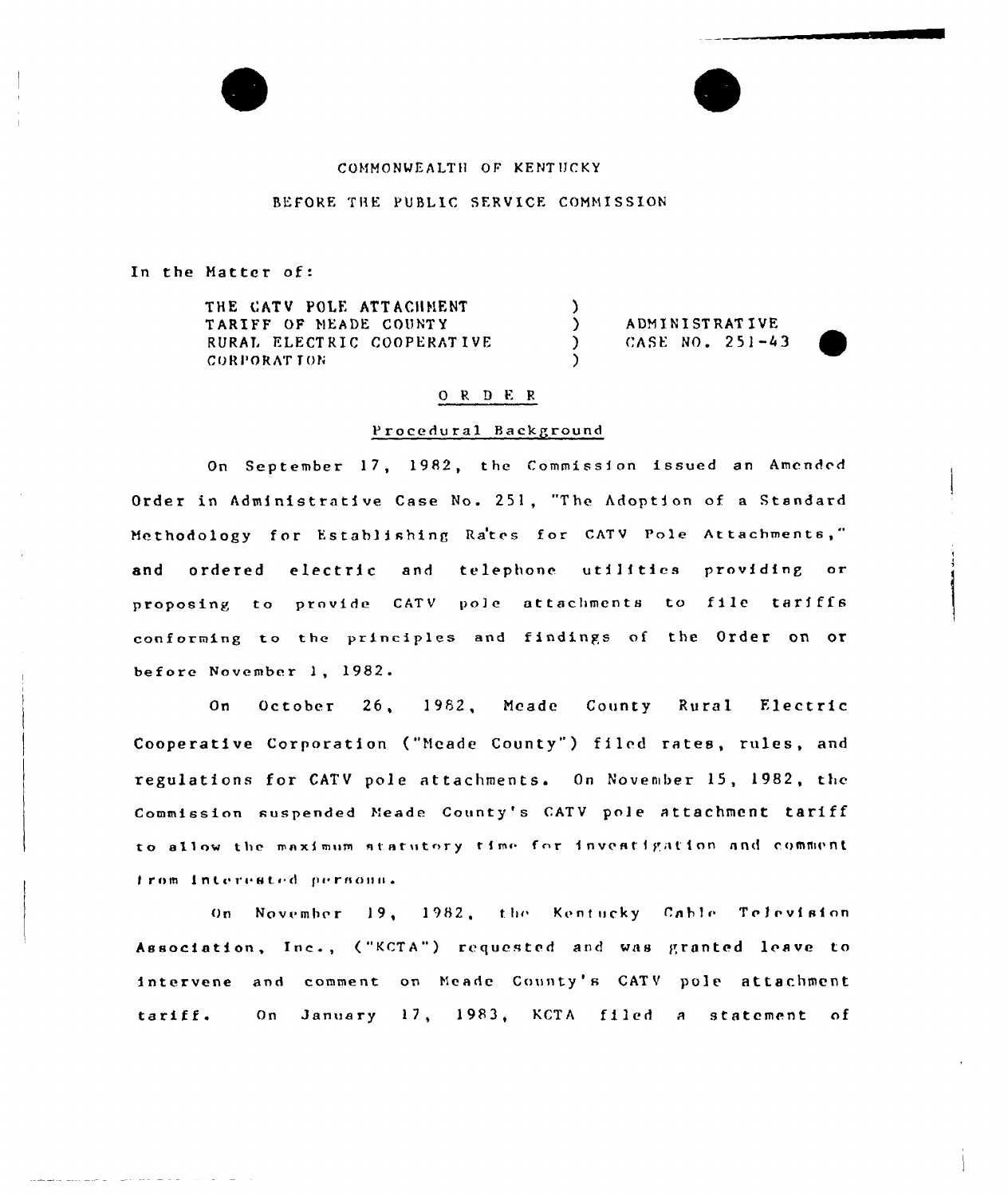objections to various CATV pole attachment tariffs, including those of Meade County.

#### Findings

The Commission, having considered the evidence of record and being advised, is of the opinion and finds that:

1. Meade County's rules and regulations governing CATV pole attachments conform to the principles and findings of the Commission's Amended Order in Administrative Case No. 251, and would be approved, except for the following objections:

- $(a)$  $B111ing:$ The late payment provision should be the same as that applied to other customers of Meade County.
- (b) KCTA objects to tariff provisions which disclaim liability for loss or damage resulting from Meade County's transfer of CATV facilities when the CATV operator not made the transfers has according to the specified timetable. This is a reasonable objection, and Meade County should only disclaim liability in such instances for any consequential damages such as loss of service to CATV customers.
- KCTA objects to indemnification and hold harmless  $(c)$ provisions which require indemnity from the CATV operator even when Meade County is solely liable. This is a reasonable objection, and should be Meade County may corrected in the tariff. require indemnification and hold. harmicas

 $-2-$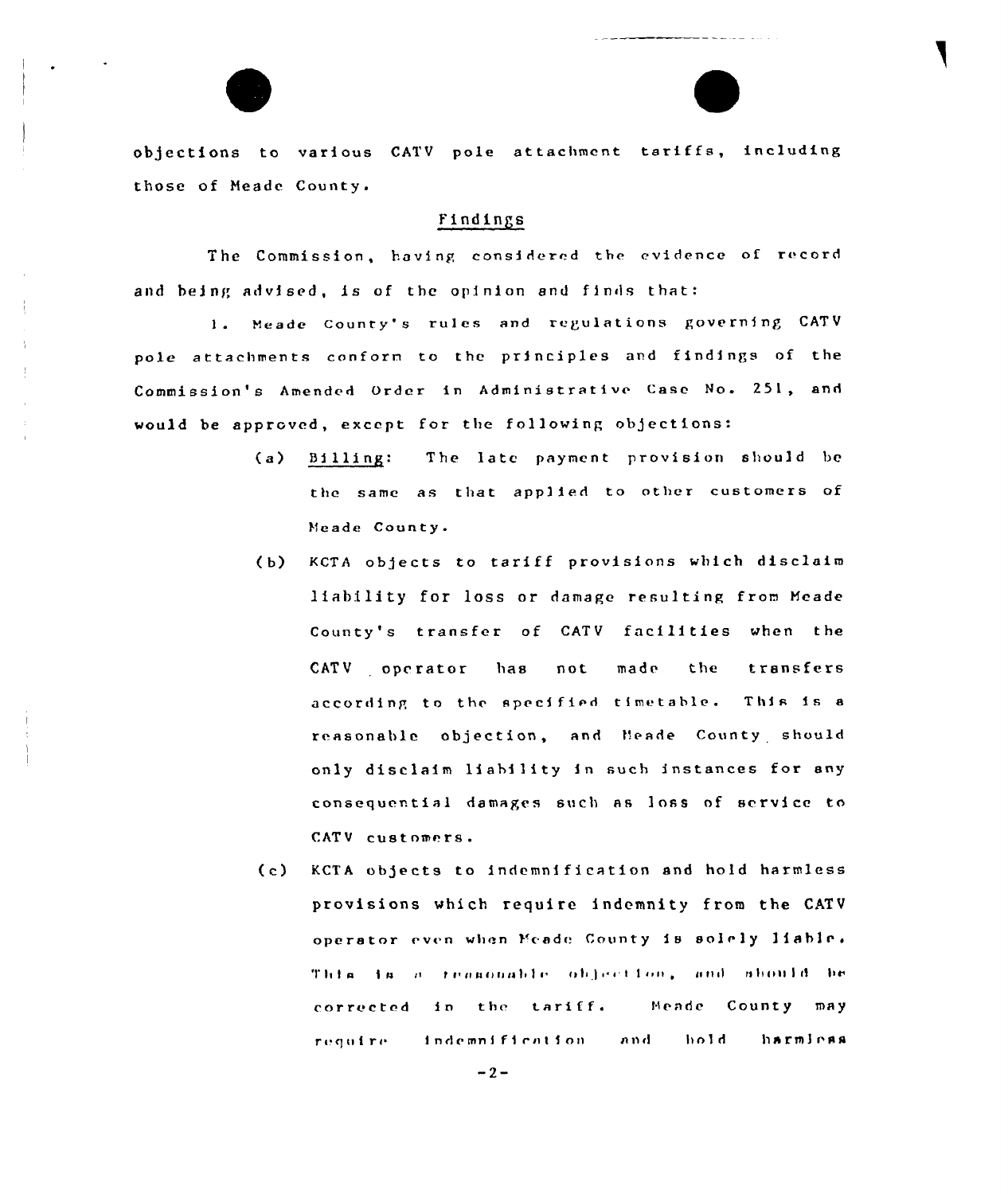



provisions in cases of alleged sole or joint negligence by the CATV operator, but cannot require same merely because of the existence of CATV attachments and equipment on Heade County's poles.

(d) KCTA objects to lack of tariff provisions which would provide for reduction or lifting of bonding requirements after the CATV operator has proven to be <sup>a</sup> reliable customer. This is <sup>a</sup> reasonable objection. If <sup>a</sup> bond is furnished hy the CATV operator to assure performance of required indemnity and hold harmless provisions, such bond should be in a form and amount reasonably calculated to cover the undertakings specified during the "make-ready" and construction phases of the CATV system's operation.

The amount of the bond may be reduced after the CATV operator has proven itself to be <sup>a</sup> reliable utility customer. Allowance of such reduction should not be unreasonably denied.

(e) KCTA objects to provisions disclaiming liability if the CATV operator is ever prevented from placing or maintaining attachments on Meade County's poles, or if CATV service is ever interrupted or television service interfered  $with.$ Heade This objection is reasonable, although County may have tariff provisions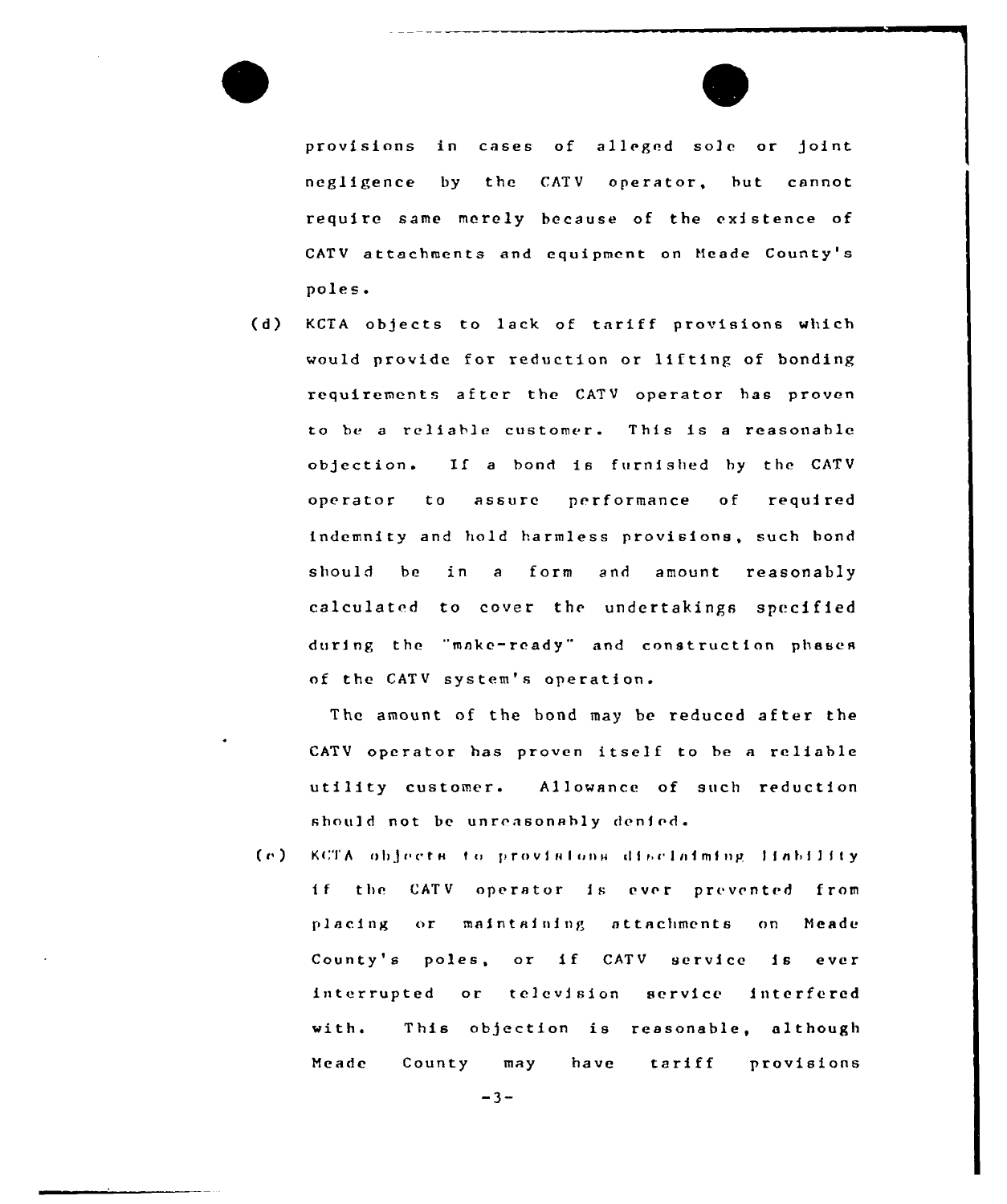disclaiming liability if the inability of the CATV operator to make attachments is not the County, as fault  $\circ$  f Meade when municipal franchises or right-of-way must be acquired by the **CATV** operator prior  $t<sub>o</sub>$ making pole attachments.

Similarly, Meade County may not require that it be held harmless when its own negligence results damage to CATV lines and equipment in  $\circ$ r interference with CATV service, but may require that it be held harmless when such conditions are caused by situations beyond its control.

 $(f)$ KCTA objects to provisions which require  $\overline{a}$ penalty fee at double the normal rate for changes necessary to correct substandard installations by CATV operators. Specifically, KCTA states that while the Commission's Order in this matter authorizes double billing for unauthorized, substandard attachments, it makes no provision for substandard, but authorized installations.

This objection is unreasonable. While the CATV authorization operator  $m \wedge y$ obtain  $\mathbf{t}$  o make attachments, this can in no way relieve the operator of the responsibility to insure that attachments are made in a safe manner which adheres to applicable codes such as the National Electric Safety Code.

 $-4-$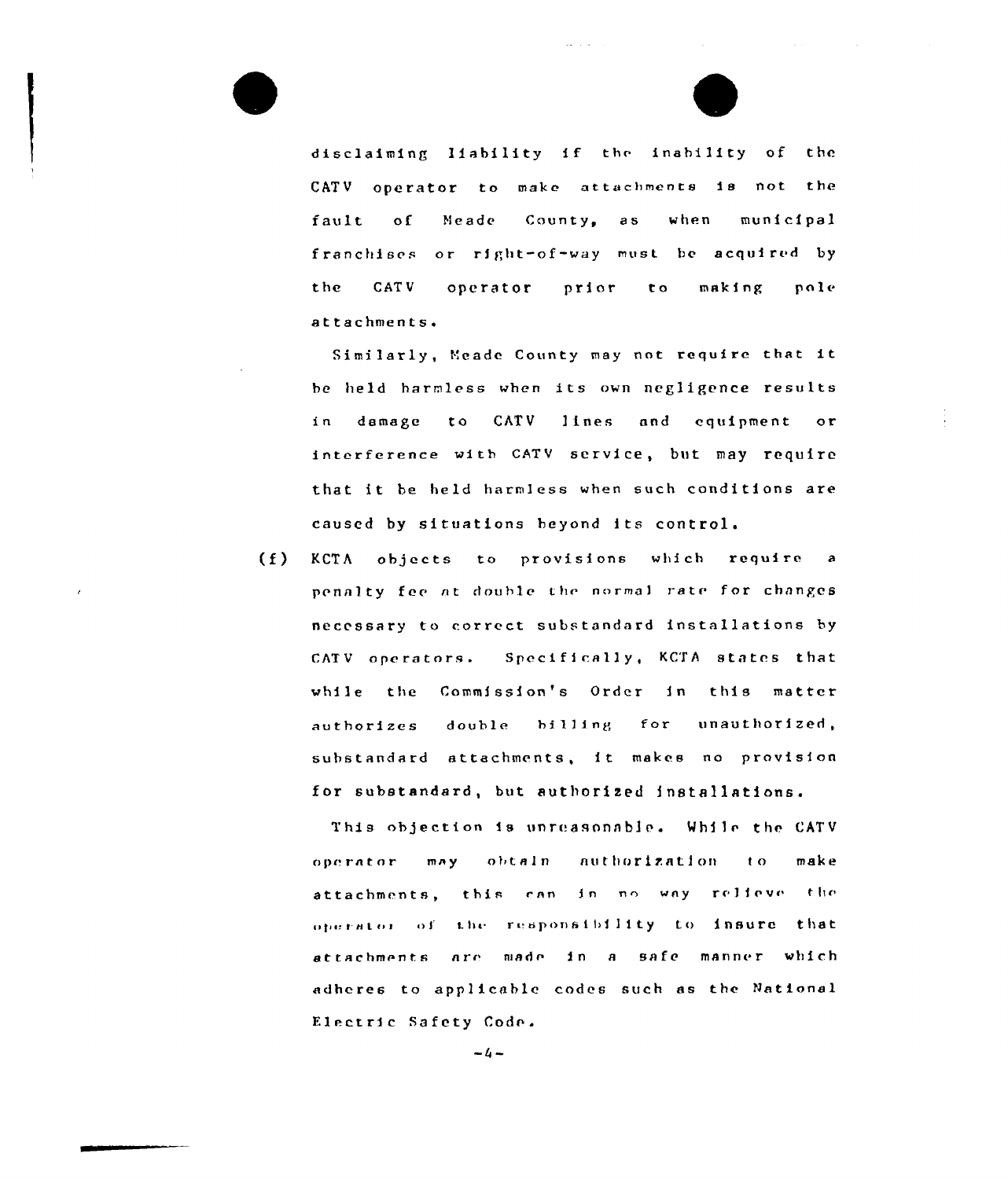(g) Abandonment by the Utility: Neade County's provision allowing the CATV operator only 48-hours' notice when it desires to abandon a pole is unreasonable. The CATV operator should be informed of such abandonment as soon as possible, but in any event should have at least 30-days' notice if no other pole is available or planned to be installed by Meade County.

Linda College

- Abandonment by the CATV Operator: Neade County's  $(h)$ tariff provision rrquirinp the CATV operator to pay rental for the then current year is unreasonable. Just as with any other customer, the CATV operator can only be held responsible for rental for the then current month when the CATV operator abandons the pole.
- (i) Meade County's tariff proposes that it may terminate service to the CATV operator if the bi 11 is not paid within 2O days of the mailing date. The tariff should be amended to conform to the Commission's regulations concerning discontinuance of service to electric customers.

2. Meade County should be allowed to substitute 1982 Annual Report information to adjust its annual carrying charge, if the information is available and filed with the Commission.

3. Meade County's calculation of its annual carrying cost should be modified to exclud< interest expense as this is covered by the "cost of money" component.

 $-5-$